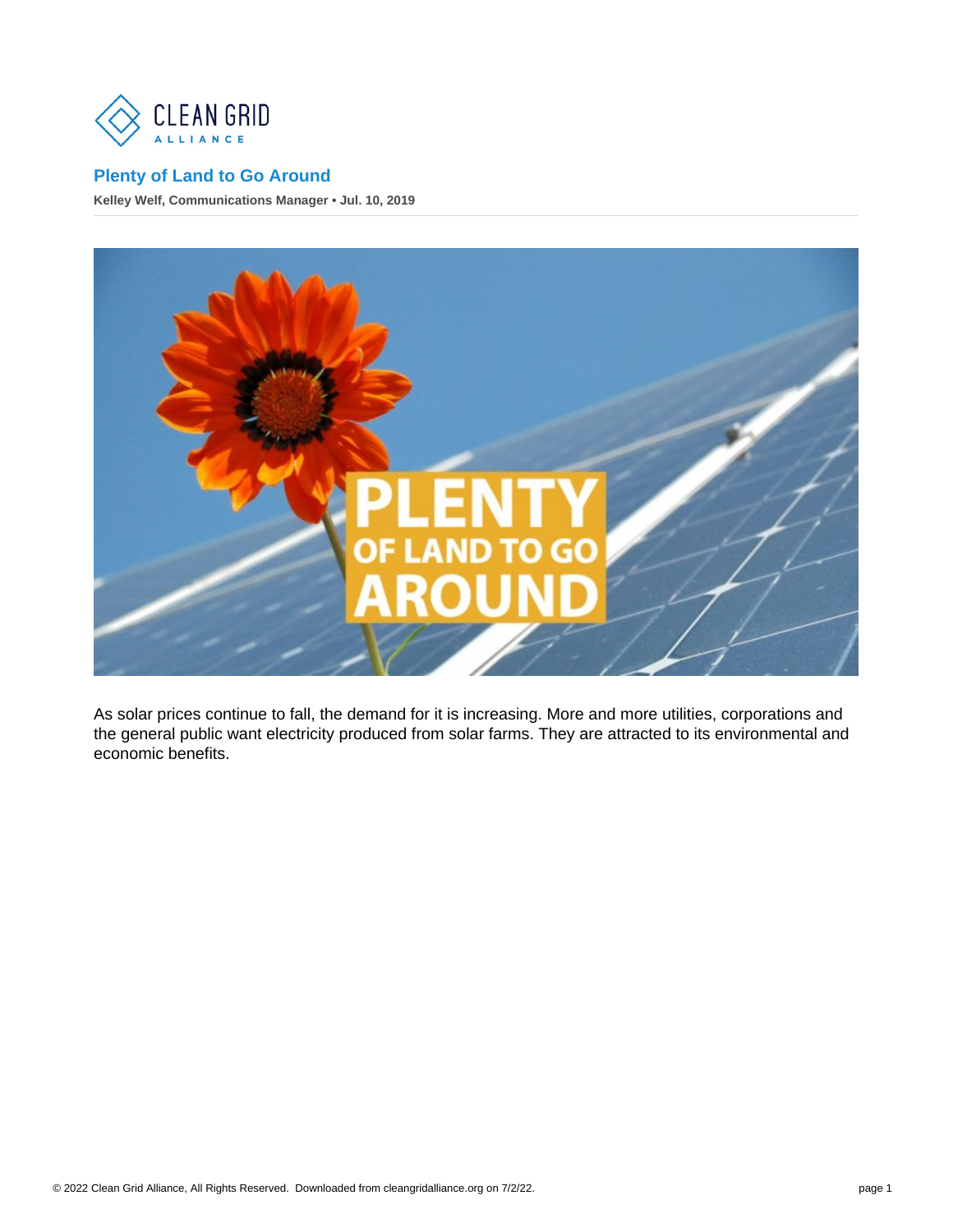Minnesota currently has a 1.5% Solar Energy Standard (SES) and a state goal of reaching 10 percent solar by 2030. This is separate from Minnesota's Renewable Energy Standard (RES). The state legislature is discussing several different ways to take the next steps on renewables including increasing the RPS, using a "Clean Energy First" approach, or establishing a 100 percent carbon-free standard by 2050. The state has made incredible progress incorporating renewable energy into its generation resources considering just a dozen years ago Minnesota established the Next Generation Energy Act, which at the time was considered quite ambitious and trend-setting at 25 percent renewable energy by 2025. In fact, Minnesota has achieved its 25% by 2025 RES eight years early!

As Minnesota contemplates increasing its use of renewable energy generation, solar, no doubt, will be an important part of achieving these goals. The cost of solar generation has decreased [88 percent since 2009](https://www.lazard.com/media/450784/lazards-levelized-cost-of-energy-version-120-vfinal.pdf); and despite our northern latitude, our [annual solar resource](https://mn.gov/commerce/consumers/your-home/energy-info/solar/) is similar to parts of Florida and Texas. In November 2018, the Minnesota Department of Commerce and Solar Pathways Project issued the [Solar Potential](http://mnsolarpathways.org/spa/)  [Analysis Report,](http://mnsolarpathways.org/spa/) (SPA) which found that solar and wind can serve 70 percent of Minnesota's electric load by 2050, and do so at a cost that is comparable to the cost of new natural gas generation. The report suggests getting solar capacity to 10 percent by 2030 will grow our solar capacity from 250 megawatts at the end of 2016 to as much as 6,000 megawatts (6 gigawatts) of capacity. To reach the 70 percent level, we would need 14 to 22,000 megawatts (22 gigawatts) of solar capacity by 2050.

Naturally, when we begin to hear such large numbers associated with solar energy development, the question becomes: "what does 22,000 megawatts of solar really mean; and do we have enough land to do this?" The answer to the latter question is, "Yes."

Let's break this down step by step.

One megawatt of solar takes 7 - 10 acres of land. Currently, the total land used for existing solar installations in Minnesota is approximately 8,500 acres. By way of comparison, between 1982 and 2012, nearly twice as much land was converted from agriculture to other types of development, primarily housing. Using the most conservative estimate of 10 acres per megawatt, it would require roughly 60,000 acres or about 94 square miles to achieve our state goal of 10 percent solar by 2030. This is about 0.1 percent of Minnesota's entire land area. To achieve the 70 percent level by 2050, a conservative estimate of approximately 220,000 acres of land would be necessary. This represents just 0.4 percent of our total land area.

## Yes, we can have it all

So where should [th](https://www.netstate.com/states/geography/mn_geography.htm)ese solar installations be developed? Minnesota ranks as the  $12<sup>th</sup>$  [largest stat](https://www.netstate.com/states/geography/mn_geography.htm)e in the nation, with 83,574 square miles of land area. An analysis of the existing land use in the state reveals that most of the state is covered by cultivated crops or deciduous forests. Indeed, 37 percent of the state is used for agriculture for such crops as corn, soybeans, vegetables, in addition to perennial woody crops that include orchards and vineyards. It also includes "all land being actively tilled."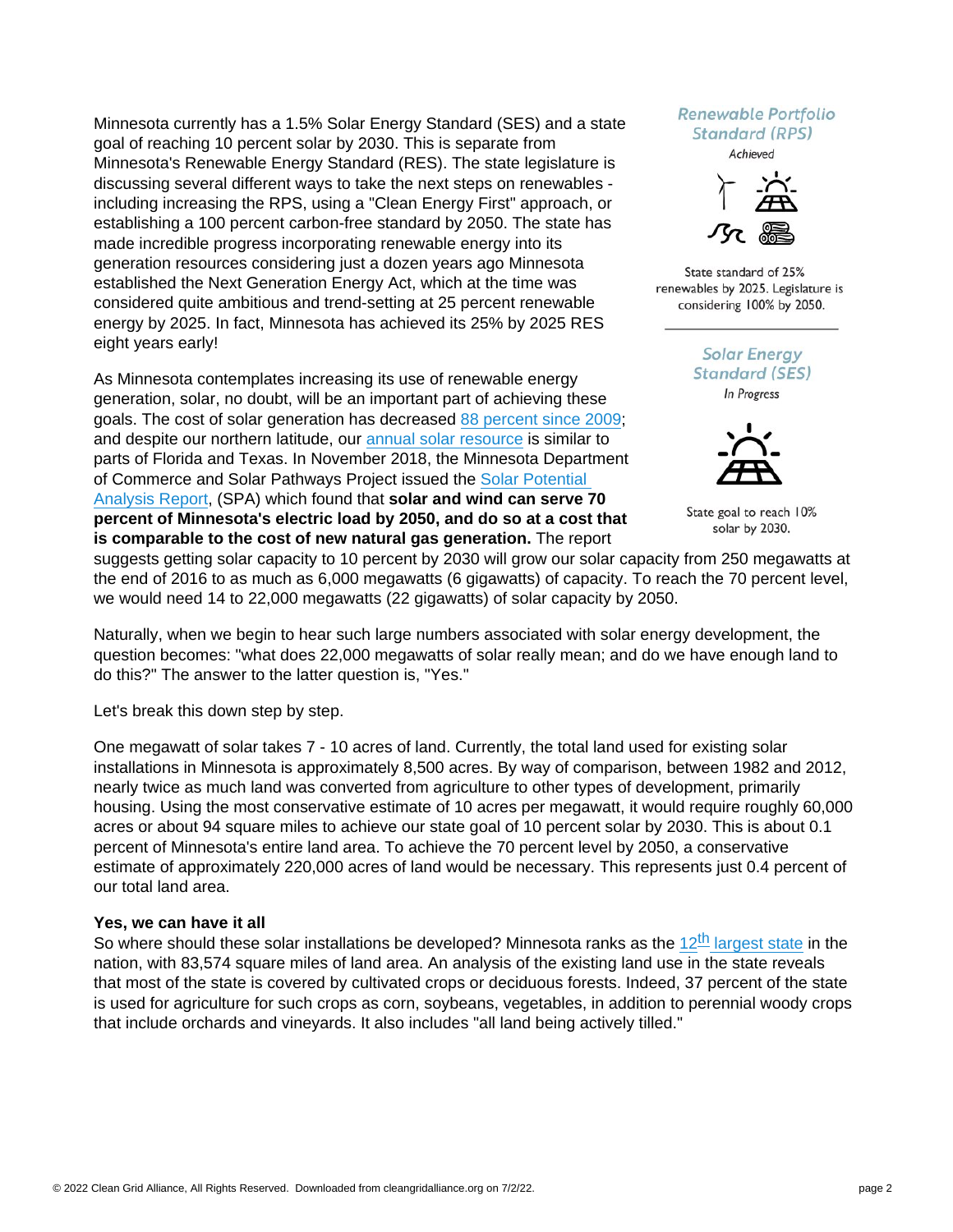Agricultural land is the most obvious option for solar because it is naturally wide open space, flat, with few trees, all of which maximizes the ability to capture the sun's rays. Also, there is usually good access to the transmission system in farming areas.

According to the USDA National Agricultural Statistics Service, Minnesota has [25.5 million acres of farmland](https://www.nass.usda.gov/Publications/AgCensus/2017/Full_Report/Volume_1,_Chapter_1_State_Level/Minnesota/st27_1_0001_0001.pdf), which is equivalent to 39,870.28 square miles. If we used only farmland to reach Minnesota's 10 percent solar energy goal, that would require only 0.2 percent of the 25.5 million acres used for farming crops. To reach the 70 percent level referenced in the SPA report, only 0.86 percent of farmland would be needed.

Using farmland for purposes other than growing crops isn't new. For comparative purposes, consider the fact that Minnesota also has over 1 million [acres](https://www.dnr.state.mn.us/crp/index.html) enrolled in the Conservation Reserve Program (CRP), which allows farmers to take their land out of production for a period of time for conservation purposes. That's over

1,600 square miles that aren't being farmed. We could accomplish our 10 percent goal for solar using only 5.6% of the land area that is enrolled in the state's Conservation Reserve Program, or about 20 percent of CRP-designated land to reach the 70 percent target.

But what about "prime farmland?" About 16.7 million acres are considered "prime farmland" in Minnesota. If 22 gigawatts of solar - enough to meet our 70 percent goal, requiring 220,000 acres - were to be sited exclusively on prime farmland, it would still only use 1.32 percent of the land considered "prime."

## Doing more with less

As we continue to analyze how land is used and are sensitive to ensuring there is enough prime and other farmland available to meet our food needs, it is interesting to note that according to the Agricultural Census Data, the number of acres used for agriculture in Minnesota has declined seven percent between 1997 and 2017, yet yields are on the rise.